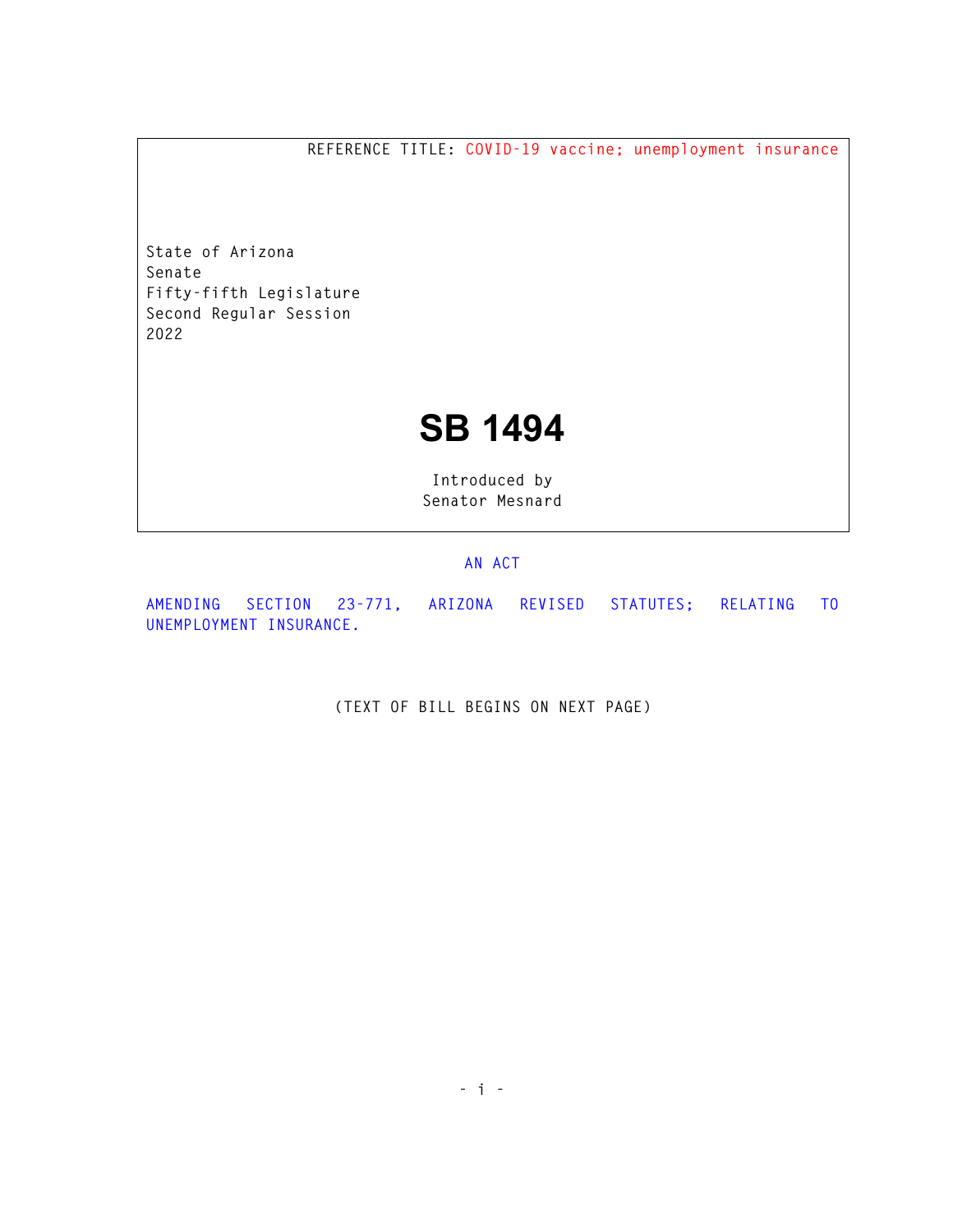**1 Be it enacted by the Legislature of the State of Arizona: 2 Section 1. Section 23-771, Arizona Revised Statutes, is amended to 3 read: 4 23-771. Eligibility for benefits 5 A. An unemployed individual is eligible to receive benefits with 6 respect to any week only if the department finds that the individual: 7 1. Has registered for work at and thereafter has continued to 8 report at an employment office in accordance with the regulations 9 prescribed by the department. 10 2. Has made a claim for benefits in accordance with section 23-772. 11 3. Is able to work. 12 4. Except for an individual who is applying for shared work 13 benefits pursuant to article 5.1 of this chapter, is available for work 14 and both of the following apply: 15 (a) The individual has engaged in a systematic and sustained effort 16 to obtain work during at least four days of the week. 17 (b) The individual has made at least one job contact per day on 18 four different days of the week. 19 5. Has been unemployed for a waiting period of one week. A week is 20 not counted as a week of unemployment for the purpose of this paragraph: 21 (a) Unless it occurs within the benefit year that includes the week 22 with respect to which the individual claims payment of benefits. 23 (b) Unless the individual was eligible for benefits with respect to 24 the week as provided in this section and sections 23-775, 23-776 and 25 23-777. 26 (c) If benefits have been paid in respect to the week. 27 6. Has met one of the following requirements: 28 (a) Has been paid wages for insured work during the individual's 29 base period equal to at least one and one-half times the wages paid to the 30 individual in the calendar quarter of the individual's base period in 31 which the wages were highest, and the individual has been paid wages for 32 insured work in one calendar quarter of the individual's base period equal 33 to an amount that is equal to at least three hundred ninety times the 34 minimum wage prescribed by section 23-363 that is in effect when the 35 individual files a claim for benefits. 36 (b) Has For a benefit year beginning on or after September 2, 1984, 37 HAS been paid wages for insured work during at least two quarters of the 38 individual's base period and the amount of the wages paid in one quarter 39 would be sufficient to qualify the individual for the maximum weekly 40 benefit amount payable under this chapter and the total of the 41 individual's base-period wages is equal to or greater than the taxable 42 limit as specified in section 23-622, subsection B, paragraphs 1 and 2.**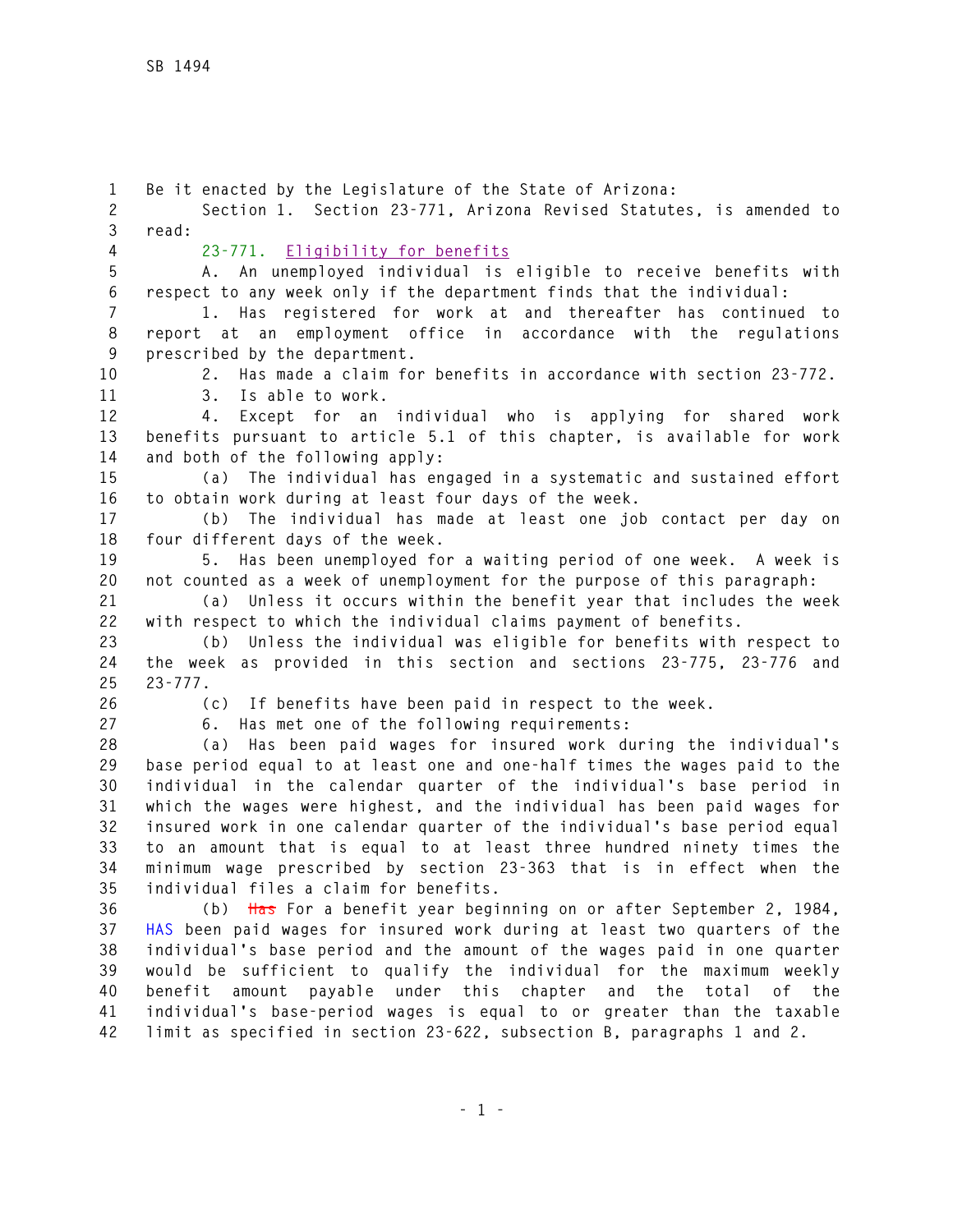**1 7. Following the beginning date of a benefit year established under 2 this chapter or the unemployment compensation law of any other state and 3 before the effective date of a subsequent benefit year under this chapter, 4 has performed services whether or not in employment as defined in section 5 23-615 for which wages were payable in an amount equal to or in excess of 6 eight times the weekly benefit amount for which the individual is 7 otherwise qualified under section 23-779. In making a determination under 8 this paragraph, the department shall use information available in its 9 records or require the individual to furnish necessary information within 10 thirty days after the date notice is given that the information is 11 required.** 

**12 B. If an unemployed individual cannot establish a benefit year as 13 defined in section 23-609 due to receipt during the base period of 14 compensation for a temporary total disability pursuant to chapter 6 of 15 this title, or any similar federal law, the individual's base period shall 16 be the first four of the last five completed calendar quarters immediately 17 preceding the first day of the calendar week in which the disability 18 began. Wages previously used to establish a benefit year may not be 19 reused. This subsection does not apply unless all of the following occur:** 

**20 1. The individual has filed a claim for benefits not later than the 21 fourth calendar week of unemployment after the end of the period of 22 disability.** 

**23 2. The claim is filed within two years after the period of 24 disability begins.** 

**25 3. The individual meets the requirements of subsection A of this 26 section.** 

**27 4. The individual has attempted to return to the employment where 28 the temporary total disability occurred.** 

**29 C. If an unemployed individual is a member of the national guard or 30 other reserve component of the United States armed forces, the individual 31 is not considered to be either employed or unavailable for work by reason 32 of the individual's participation in drill, training or other national 33 guard or reserve activity that occurs on not more than one weekend per 34 month or in lieu of a weekend drill or the equivalent.** 

**35 D. The department shall not disqualify an individual from receiving 36 benefits under this chapter on the basis of the individual's separation 37 from employment if the individual is a victim of domestic violence and 38 leaves employment due to a documented case involving domestic violence 39 pursuant to section 13-3601 or 13-3601.02. Benefits paid to an individual 40 pursuant to this subsection shall not be charged against an employer's 41 account pursuant to section 23-727, subsection G.** 

**42 E. THE DEPARTMENT SHALL NOT DISQUALIFY AN INDIVIDUAL FROM RECEIVING 43 BENEFITS UNDER THIS CHAPTER ON THE BASIS OF THE INDIVIDUAL'S SEPARATION 44 FROM EMPLOYMENT IF THE INDIVIDUAL LEAVES EMPLOYMENT DUE TO THE REQUIREMENT**